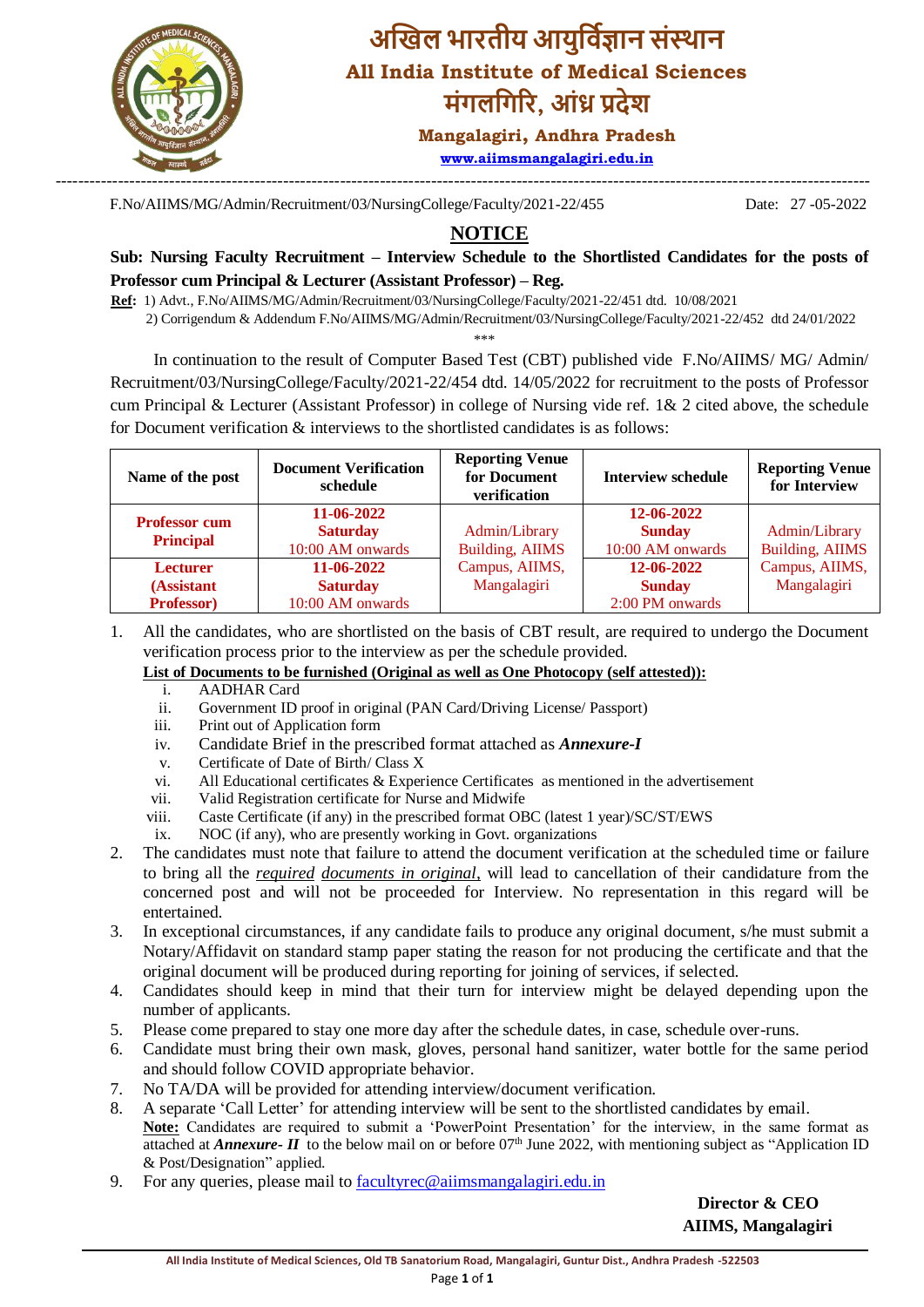## BRIEF OF THE CANDIDATE (SUBMIT 1 COPY- Self attested, during Document verification)

Name of the Post & Department:

| $^{\mathsf{I}}$ A. | Name:                                          | <b>B.</b> Present Employment with present basic |  |  |
|--------------------|------------------------------------------------|-------------------------------------------------|--|--|
|                    |                                                | Salary & Grade                                  |  |  |
|                    | Age:                                           |                                                 |  |  |
|                    | Qualification:                                 | Notice Required for joining                     |  |  |
|                    | Member of Scheduled Caste/Tribe/Backward Class | Whether applied through proper Channel          |  |  |
|                    | Applied For (Direct):                          |                                                 |  |  |

C. Academic Vitae (from Matriculation on words)

|                                     | Examination            |                                          | College/Institution                      | University/Board                                              | Year                                   | $%$ of           | Class/Divisio                   | Merit/ Prizes/ Medals won, if |  |
|-------------------------------------|------------------------|------------------------------------------|------------------------------------------|---------------------------------------------------------------|----------------------------------------|------------------|---------------------------------|-------------------------------|--|
|                                     |                        |                                          |                                          |                                                               |                                        | Marks            | n                               | any                           |  |
|                                     |                        |                                          |                                          |                                                               |                                        | obtained         | / Grade                         |                               |  |
|                                     | High School            |                                          |                                          |                                                               |                                        |                  |                                 |                               |  |
|                                     | Intermediate           |                                          |                                          |                                                               |                                        |                  |                                 |                               |  |
|                                     | B.Sc                   |                                          |                                          |                                                               |                                        |                  |                                 |                               |  |
|                                     | Master's Degree        |                                          |                                          |                                                               |                                        |                  |                                 |                               |  |
|                                     | PhD/Any other          |                                          |                                          |                                                               |                                        |                  |                                 |                               |  |
|                                     | Subject:               |                                          |                                          |                                                               |                                        |                  |                                 |                               |  |
|                                     |                        |                                          |                                          |                                                               |                                        |                  |                                 |                               |  |
|                                     | <b>Others</b>          |                                          |                                          |                                                               |                                        |                  |                                 |                               |  |
| D. Languages Known                  |                        | E. Teaching Experience Total in (years): |                                          |                                                               | F. Work/Research Experience (in Yrs) : |                  |                                 |                               |  |
| Read                                | Write                  | Speak                                    |                                          |                                                               |                                        |                  | Research - Achievements/Credits |                               |  |
|                                     |                        |                                          |                                          | Under-graduate classes (No. of years) -                       |                                        |                  |                                 |                               |  |
|                                     |                        |                                          |                                          |                                                               |                                        |                  |                                 |                               |  |
|                                     |                        |                                          | Post-graduate Classes (No. of years) –   |                                                               |                                        |                  |                                 |                               |  |
|                                     |                        |                                          |                                          |                                                               |                                        |                  |                                 |                               |  |
|                                     |                        |                                          | No. of Papers presented at Conferences - |                                                               |                                        |                  |                                 |                               |  |
|                                     |                        |                                          |                                          |                                                               |                                        |                  |                                 |                               |  |
| G. No. of Research Papers Published |                        | H. Books Published<br>I. No of Research  |                                          |                                                               | J. No. of dissertations supervised     |                  |                                 |                               |  |
| National                            |                        | Projects                                 |                                          |                                                               | B.SC:                                  |                  |                                 |                               |  |
| International                       |                        |                                          |                                          |                                                               |                                        | Master's Degree: |                                 |                               |  |
|                                     |                        |                                          |                                          |                                                               |                                        | PhD/Any others:  |                                 |                               |  |
|                                     |                        |                                          |                                          |                                                               |                                        |                  |                                 |                               |  |
|                                     | K. Referees (Names):1. |                                          |                                          |                                                               | 2.                                     |                  |                                 |                               |  |
|                                     |                        |                                          |                                          | I Work Experience along with designation Tenure and Institute |                                        |                  |                                 |                               |  |

|                        | L. Work Experience along with designation, Tenure and Institute (Max last Five designations/Institute): |  |
|------------------------|---------------------------------------------------------------------------------------------------------|--|
| Signature of Applicant |                                                                                                         |  |
|                        |                                                                                                         |  |
|                        |                                                                                                         |  |
|                        |                                                                                                         |  |
|                        |                                                                                                         |  |
|                        |                                                                                                         |  |

Note: list of publications if any may be given overleaf (starting sequentially with the best five publications) in Vancouver style.